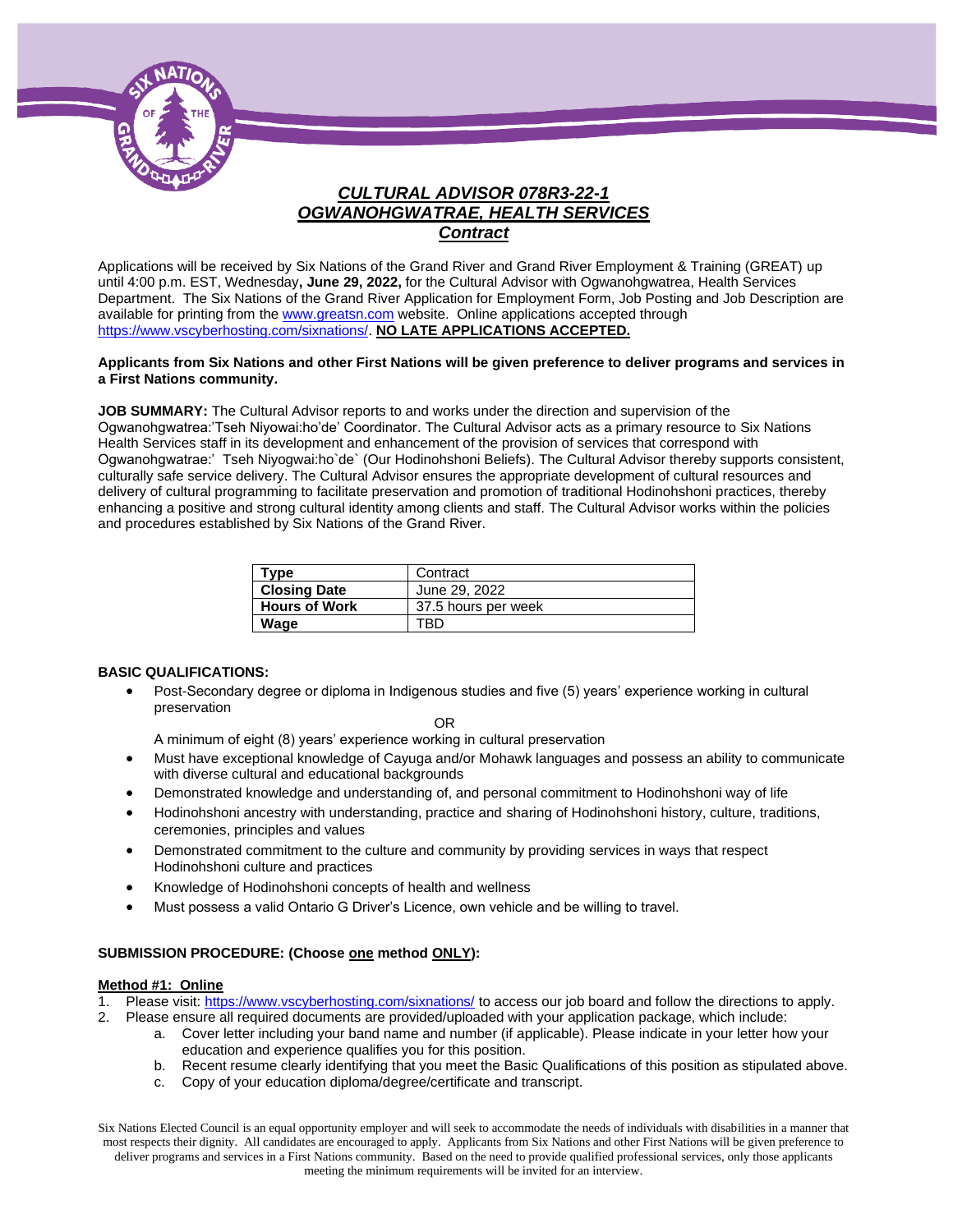3. If you have any questions or need assistance please reach out to Lesleigh Rusnak, Staffing Officer at 519-445-2223 ext 4343 or via email a[t recruitment@sixnations.ca.](mailto:StaffHR@sixnations.ca)

#### **Method #2: GREAT – Applications must include all of the following:**

- 1. Printed, filled in and authorized Six Nations of the Grand River Application for Employment Form.
- 2. Cover letter including your band name and number (if applicable). Please indicate in your letter how your education and experience qualifies you for this position.
- 3. Recent resume clearly identifying that you meet the Basic Qualifications of this position as stipulated above.
- 4. Photocopy of your education diploma/degree/certificate and transcript.
- 5. Place all documents listed above in a sealed envelope and mail to or drop off at:

**Cultural Advisor – Contract – 078R3-22-1** c/o Reception Desk Grand River Employment & Training (GREAT) P.O. Box 69, 16 Sunrise Court Ohsweken, Ontario N0A 1M0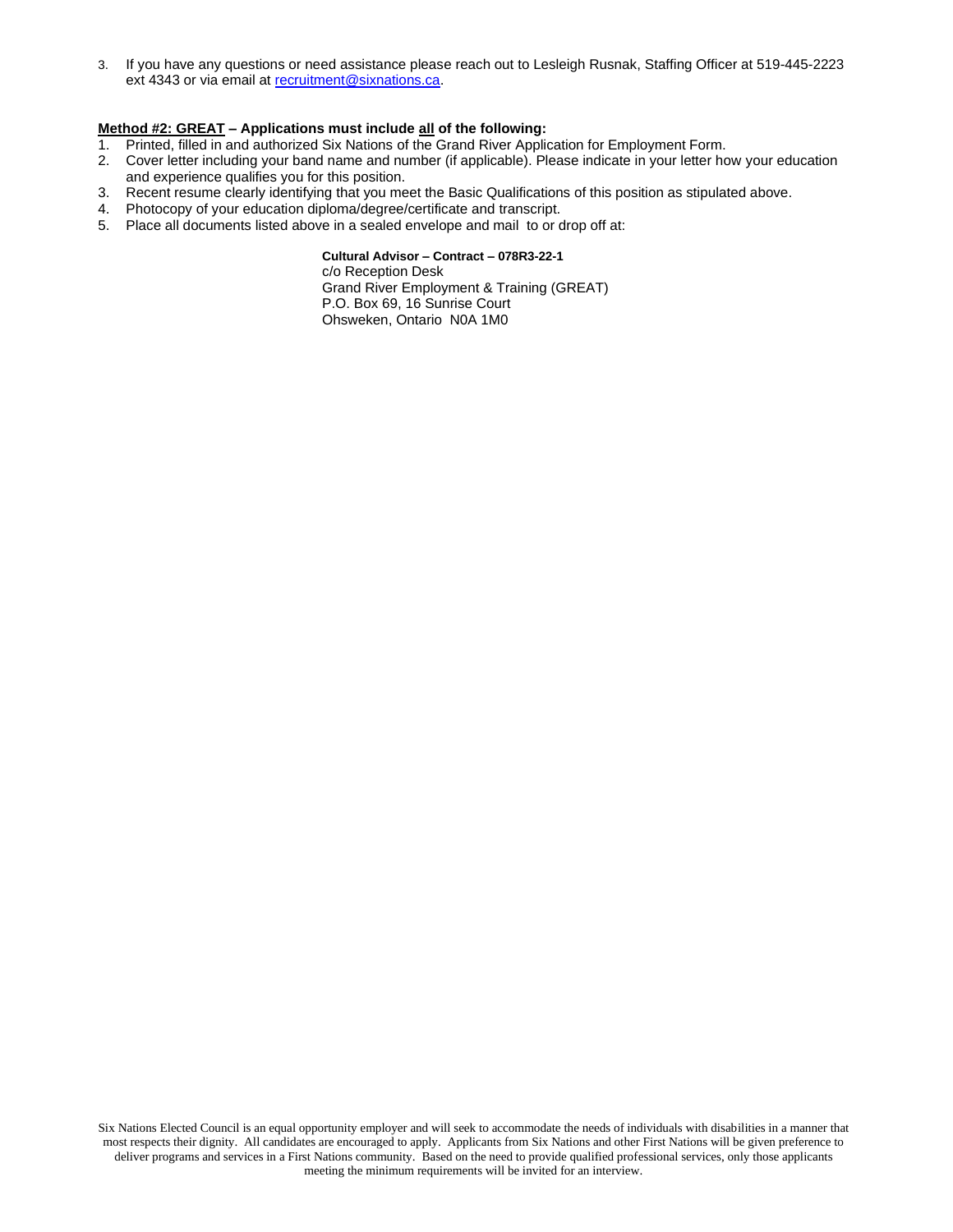

## **POSITION DESCRIPTION – HEALTH SERVICES**

## **POSITION TITLE: Ogwanohgwatrae:' Tseh Niyogwai:ho`de` Cultural Advisor**

## **REPORTING RELATIONSHIP:**

Reports to and works under the direction and supervision of the Ogwanohgwatrae:' Tseh Niyogwai:ho`de` Coordinator.

### **PURPOSE & SCOPE OF THE POSITION:**

The Cultural Advisor acts as a primary resource to Six Nations Health Services staff in its development and enhancement of the provision of services that correspond with Ogwanohgwatrae:' Tseh Niyogwai:ho`de` (Our Hodinohshoni Beliefs). The Cultural Advisor thereby supports consistent, culturally safe service delivery. The Cultural Advisor ensures the appropriate development of cultural resources and delivery of cultural programming to facilitate preservation and promotion of traditional Hodinohshoni practices, thereby enhancing a positive and strong cultural identity among clients and staff.

### **KEY DUTIES & RESPONSIBILITIES:**

### 1. **Technical Functions:**

- Provides relevant, competent cultural support services to all Health Services Departments
- Instructs management and staff regarding aspects of Hodinohshoni culture, knowledge and practices to support health of clients
- Ensures cultural support services are delivered with excellence and conform to Ogwanohgwatrae:' Tseh Niyogwai:ho`de
- Provides Gasgyao:nyok to Health Services staff, clients and families
- Works collaboratively with the Cultural Safety Committee, Traditional Medicine Advisory Council, and Health Services Leadership to ensure a consistently-unified and culturally safe organizational development and design;
- Works collaboratively with traditional community leaders, Traditional Medicine Practitioners and Helpers for the provision of traditional medicines and practices for clients as well as staff well-being;
- Plans, organizes and coordinates cultural workshops, programming and activities, teachings and practices for clients and staff as required;
- Assists in the delivery of Ogwanohgwatrae:' Tseh Niyogwai:ho`de and Egowadiyadagenha services;
- Coordinates language initiatives internally for Health Services staff and clients.
- Leads traditional openings for meetings, events or cultural activities as required;

Six Nations Elected Council is an equal opportunity employer and will seek to accommodate the needs of individuals with disabilities in a manner that most respects their dignity. All candidates are encouraged to apply. Applicants from Six Nations and other First Nations will be given preference to deliver programs and services in a First Nations community. Based on the need to provide qualified professional services, only those applicants meeting the minimum requirements will be invited for an interview.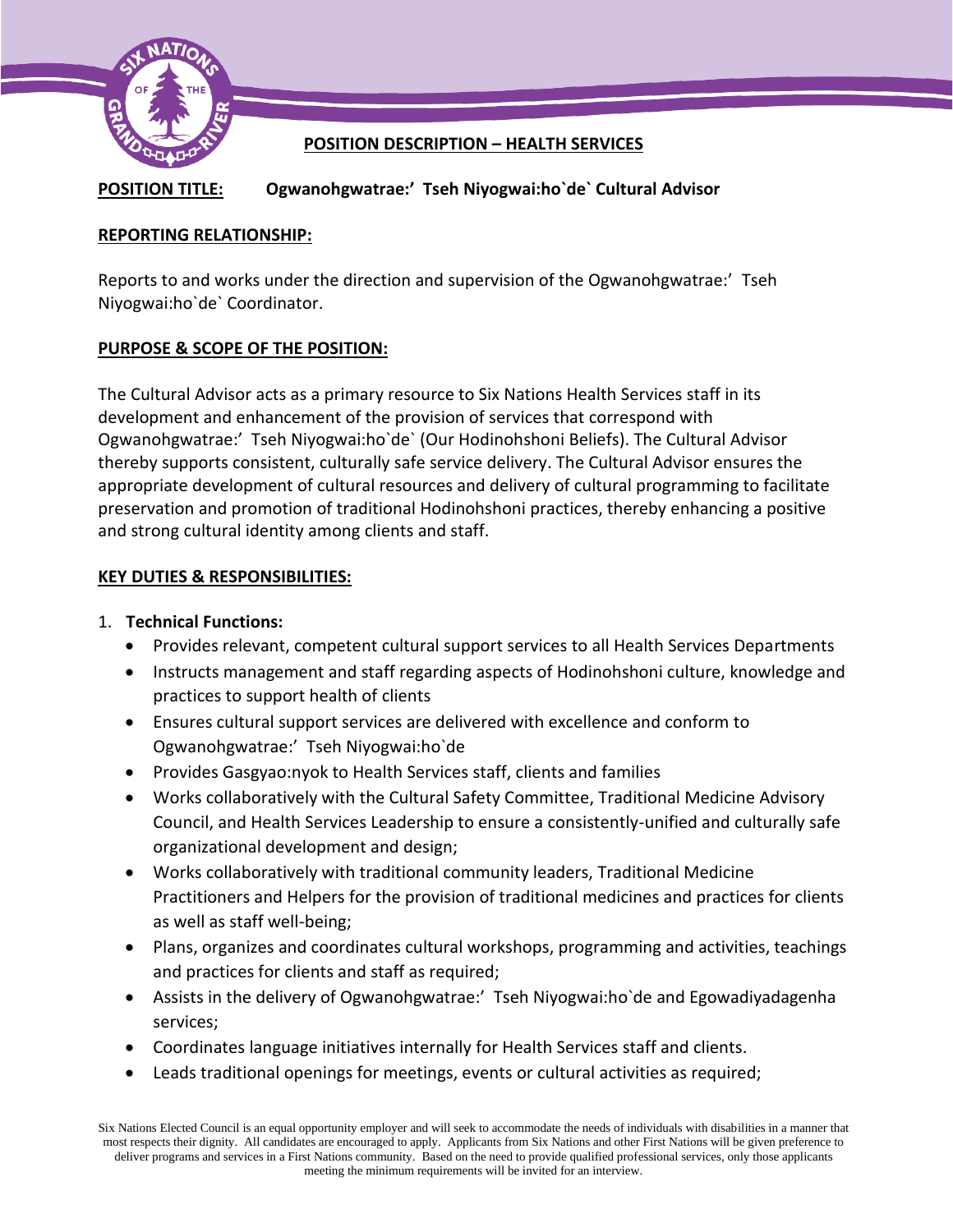• Acts in a professionally appropriate manner both when working and not working, and is a positive role model for clients and staff;

## 2. **Communications Functions:**

- Provides monthly updates and reports to the Ogwanohgwatrae:' Tseh Niyogwai:ho`de Coordinator;
- Conducts presentations within the community on cultural supports and services as requested.

## 3. **Administrative Functions**:

- Attends monthly Traditional Medicine Advisory Council meetings to provide updates;
- Completes relevant forms, reports and documents as required;
- Attends and participates as a team member in staff meetings, workshops, and training sessions

# 4. **Other Functions**:

- Provides support to cultural/traditional health initiatives in the community by providing educational support as directed by Ogwanohgwatrae:' Tseh Niyogwai:ho`de Coordinator and Director of Health Services;
- Provides support to ongoing Ogwanohgwatrae:' Tseh Niyogwai:ho`de development by assisting in program development and planning as advised by the Ogwanohgwatrae:' Tseh Niyogwai:ho`de Coordinator and Director of Health Services;
- Provides support to the Cultural Safety Committee and Traditional Medicine Advisory Council by assisting in planning and development as advised by the Director of Health Services.
- Any other related duties as may reasonably be required by the Ogwanohgwatrae:' Tseh Niyogwai:ho`de Coordinator
- Provides support for the Six Nations Emergency Measures Plan by ensuring awareness of the Emergency Measures Plan and assistance as instructed by the Director of Health Services.
- It is the responsibility of the employee to be aware of and adhere to all policies and procedures, including those that relate to client safety, staff safety and risk management.

# **WORKING CONDITIONS:**

- Must be willing to work flexible hours;
- Must be willing to attend various meetings and functions within the community.

# **WORKING RELATIONSHIPS:**

# **With the Ogwanohgwatrae:' Tseh Niyogwai:ho`de Coordinator**

Receives direction, guidance, and discusses plans, priorities; receives instruction, supervision.

Six Nations Elected Council is an equal opportunity employer and will seek to accommodate the needs of individuals with disabilities in a manner that most respects their dignity. All candidates are encouraged to apply. Applicants from Six Nations and other First Nations will be given preference to deliver programs and services in a First Nations community. Based on the need to provide qualified professional services, only those applicants meeting the minimum requirements will be invited for an interview.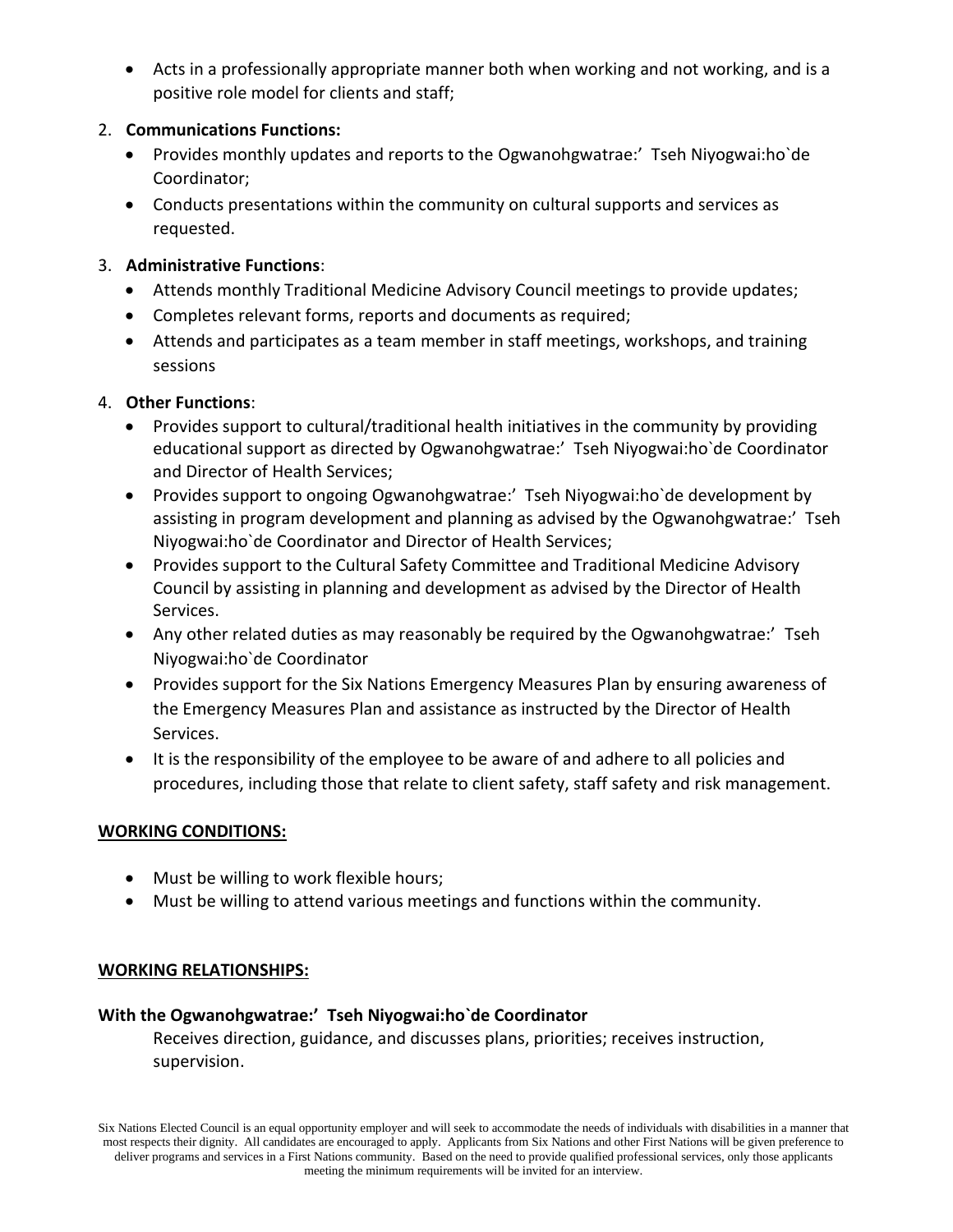## **With the Six Nations Health Services Leadership and Staff, Cultural Safety Committee, Traditional Medicine Advisory Council and the Director of Health Services**

Works Degayenawa'Ko:nge' collaboratively to guide, develop, support and achieve the community wide, family and patient health care goals, ensuring they conform to Ogwanohgwatrae:' Tseh Niyogwai:ho'de'

### **With Other Staff**

Maintains courtesy, cooperation, respect and teamwork with all staff.

### **With the Community**

Represents and promotes Ogwanohgwatrae:' Tseh Niyogwai:ho'de' interests; works in a courteous, respectful, cooperative, positive and proactive manner.

### **With External Agencies**

Represents and promotes Six Nations' interests relative to Six Nations Health Services; seeks to develop close working relationships with all agencies pertinent to the health and well being of all clients.

### **KNOWLEDGE AND SKILLS:**

### Minimum Requirements:

• Post-Secondary degree or diploma in Indigenous studies and five (5) years' experience working in cultural preservation

OR

A minimum of eight (8) years' experience working in cultural preservation

- Must have exceptional knowledge of Cayuga and/or Mohawk languages and possess an ability to communicate with diverse cultural and educational backgrounds
- Demonstrated knowledge and understanding of, and personal commitment to Hodinohshoni way of life
- Hodinohshoni ancestry with understanding, practice and sharing of Hodinohshoni history, culture, traditions, ceremonies, principles and values
- Demonstrated commitment to the culture and community by providing services in ways that respect Hodinohshoni culture and practices
- Knowledge of Hodinohshoni concepts of health and wellness
- Must possess a valid Ontario G Driver's Licence, own vehicle and be willing to travel.

### Other Related Skills:

- Familiar with Six Nations community and services available in the area
- Strong interpersonal, verbal and written communication skills